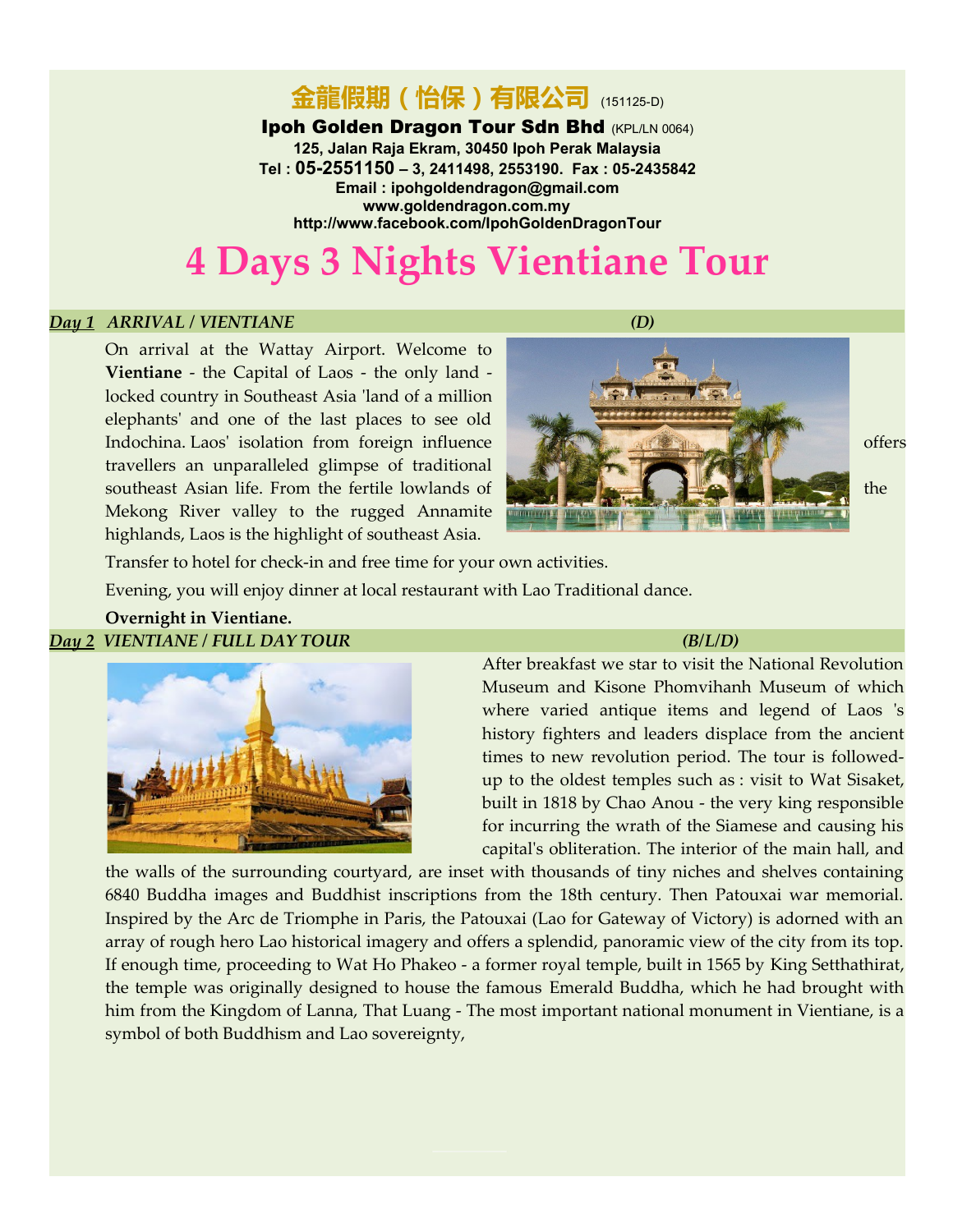#### 金龍假期(怡保)有限公司 (151125-D) **Ipoh Golden Dragon Tour Sdn Bhd (KPL/LN 0064) 125, Jalan Raja Ekram, 30450 Ipoh Perak Malaysia Tel : 05-2551150 – 3, 2411498, 2553190. Fax : 05-2435842 Email : [ipohgoldendragon@gmail.com](mailto:ipohgoldendragon@gmail.com) [www.goldendragon.com.my](http://www.goldendragon.com.my/)  <http://www.facebook.com/IpohGoldenDragonTour>**

was constructed in 1566 by King Setthathirat. Afternoon visit Buddha Park - is a religious sculpture park located by the Mekong River 24 km down Stream from Vientiane. Where you can see the view of Nongkhai as well. Buddha park or Garden of Statues (1958) comprises a collection of Buddhist and Hindu sculpture in a level field of grass. Before back to your hotel, you also Ban Nong BouaThong – a famous weaving village in Vientiane.

**Overnight in Vientiane.** 

## *Day 3 VIENTIANE / NAMNGUM FULL DAY TOUR (B/L/D)*

After breakfast, drive to Nam Ngum lake via Tha Ngon bridge. On the way, visit the distillation of the salt plant of the cooperative at Ban Keun village. Boat trip 1 hour on the lake. Afternoon return back to Vientiane via PhonHong. Visit the small side of archeological of VangXang

dating back from the  $11<sup>th</sup>$  century and the local market of the village Ban.

Drive back to Vientiane and free at leisure for your own activities.

#### **Overnight in Vientiane.**

## *Day 4 VIENTIANE / DEPARTURE (B)*

After breakfast, free time for your own activities until check out then transfer to the airport for a flight back home. Have a safe trip back home! Check out: 12.00

*End of our services.*

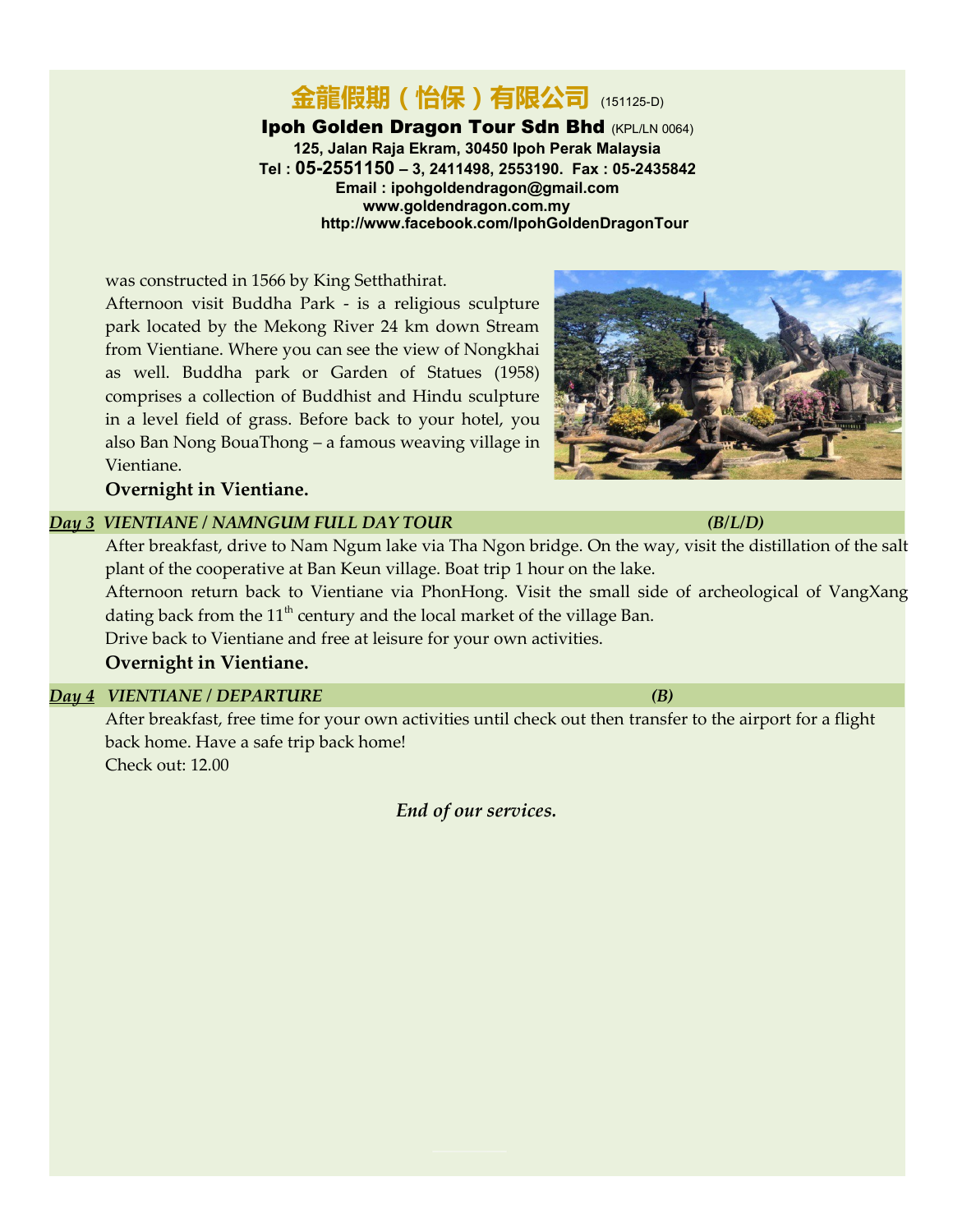# 金龍假期(怡保)有限公司 (151125-D)

**Ipoh Golden Dragon Tour Sdn Bhd (KPL/LN 0064)** 

**125, Jalan Raja Ekram, 30450 Ipoh Perak Malaysia Tel : 05-2551150 – 3, 2411498, 2553190. Fax : 05-2435842 Email : [ipohgoldendragon@gmail.com](mailto:ipohgoldendragon@gmail.com) [www.goldendragon.com.my](http://www.goldendragon.com.my/)  <http://www.facebook.com/IpohGoldenDragonTour>**

| <b>PACKAGE TARIFF</b>           |              |             |                     |           |           |            |             |     |  |
|---------------------------------|--------------|-------------|---------------------|-----------|-----------|------------|-------------|-----|--|
| <b>HOTEL</b><br><b>CATEGORY</b> | <b>VALID</b> |             | Price in US\$ / pax |           |           |            |             |     |  |
|                                 | <b>FROM</b>  | <b>TO</b>   | 2 <sub>max</sub>    | $3-4$ pax | $5-7$ pax | $8-10$ pax | $11-14$ pax | S/S |  |
| 3 STAR                          | 1 Jan 2020   | 30 Apr 2020 | 454                 | 401       | 358       | 337        | 330         | 83  |  |
|                                 | 1 May 2020   | 30 Sep 2020 | 443                 | 391       | 348       | 326        | 319         | 72  |  |
| 4 STAR                          | 1 Jan 2020   | 30 Apr 2020 | 562                 | 509       | 466       | 445        | 437         | 190 |  |
|                                 | 1 May 2020   | 30 Sep 2020 | 547                 | 494       | 451       | 430        | 422         | 175 |  |
| 5 STAR                          | 1 Jan 2020   | 30 Apr 2020 | 749                 | 697       | 659       | 642        | 640         | 378 |  |
|                                 | 1 May 2020   | 30 Sep 2020 | 629                 | 577       | 534       | 512        | 505         | 258 |  |

| <b>Hotel Category</b> |                                                 |                                                              |                                                       |  |  |  |  |
|-----------------------|-------------------------------------------------|--------------------------------------------------------------|-------------------------------------------------------|--|--|--|--|
| City                  | Standard 3 <sup>*</sup>                         | First Class 4*                                               | Superior $5*$                                         |  |  |  |  |
| Vientiane             | Sengtawan: (Superior room)<br>www.sengtawan.com | Crown Plaza: (Deluxe room)<br>www.vientiane.crowneplaza.com/ | Settha Palace: (Deluxe room)<br>www.setthanalace.com/ |  |  |  |  |

## **CHILD POLICY:** SHARING ROOM WITH PARENTS

- Child below 9 YRS without extra bed: 85% of adult's rate, with extra bed: 95% of adult's rate.
- Child from 10 YRS with extra bed: 100% of adult's rate.

#### **Our prices include:**

- Accommodation in shared double room at hotels selected.
- **§** Transfer by private air-conditioned vehicle as per program.
- **Local English** speaking guide for each area as per program.
- Entry fees for all sightseeing as mentioned on the program.
- Meals as mentioned on the program: (B) for breakfast, (L) for lunch, (D) for dinner.
- § Private boat for cruises as mentioned.